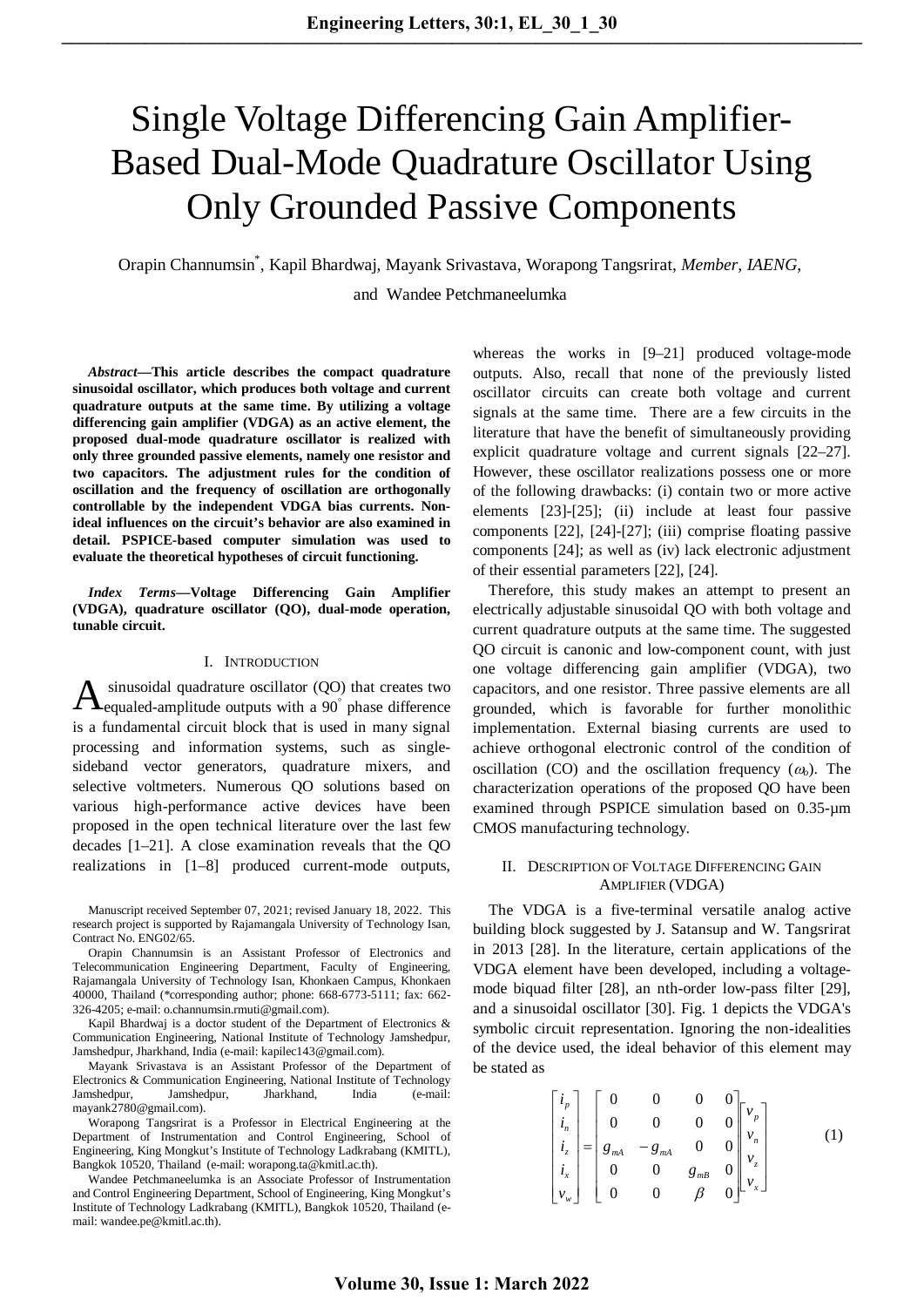The VDGA, as defined in the literature, can be realized using a suitable CMOS technology, as illustrated in Fig. 2 [28]. The three floating current sources (FCSs)  $M_{1A}$ - $M_{9A}$ ,  $M_{1B}$ -M<sub>9*B*</sub>, and  $M_{1C}$ -M<sub>9*C*</sub> realize independent programmable transconductance gains of  $g_{mA}$ ,  $g_{mB}$ , and  $g_{mC}$  [31]. The expression for the transconductance  $g_{mk}$  ( $k = A, B, C$ ) of the FCS  $M_{1k}$ - $M_{9k}$  may well be written by:

$$
g_{mk} \approx \left(\frac{g_{1k}g_{2k}}{g_{1k} + g_{2k}}\right) + \left(\frac{g_{3k}g_{4k}}{g_{3k} + g_{4k}}\right) ,\qquad (2)
$$

where 
$$
g_{ik} = \sqrt{KI_{Bk}}
$$
 for  $i = 1, 2, 3, 4$  (3)

and *K* is the transconductance coefficient of the device, and  $I_{Bk}$  is the external bias current. It may be mentioned that the transconductance  $g_{mk}$  can be controlled electronically by utilizing  $I_{Bk}$ .



Fig. 1. Circuit symbol for the VDGA

According to Fig.2, the FCS  $M_{1A}$ - $M_{4A}$  is a differentialinput voltage to current converter with the transconductance  $g_{mA}$  ( $i_z = g_{mA}(v_p - v_n)$ ), whereas the FCS  $M_{1B}$ - $M_{4B}$  converts the voltage  $v_z$  into the x-terminal current  $i_x$  with the gain  $g_{mB}$  ( $i_x = g_{mB}v_z$ ). A pair of FCSs M<sub>1B</sub>-M<sub>4B</sub> and  $M_{1C}$ - $M_{4C}$  effectively realize a tunable-gain voltage amplifier stage between the w and z terminals ( $v_w = \beta v_z$ ). For this circuit, the voltage transfer gain  $\beta$  for this stage is equal to

$$
g_m = \sqrt{KI_B} \tag{4}
$$

which can be fine-tuned with modifying the  $g_{m}g/g_{m}c$  ratio or the  $I_{BB}/I_{BC}$  ratio.

In non-ideal conditions, the practical VDGA, including its non-ideal transfer gains, can be modeled as:

$$
\begin{bmatrix} i_p \\ i_n \\ i_z \\ i_x \\ v_w \end{bmatrix} = \begin{bmatrix} 0 & 0 & 0 & 0 \\ 0 & 0 & 0 & 0 \\ \alpha_A g_{mA} & -\alpha_A g_{mA} & 0 & 0 \\ 0 & 0 & \alpha_B g_{mB} & 0 \\ 0 & 0 & \delta \beta & 0 \end{bmatrix} \begin{bmatrix} v_p \\ v_n \\ v_z \\ v_x \end{bmatrix}, \quad (5)
$$

where  $\alpha_k$  and  $\delta$  denote the non-ideal transconductance gain and the non-ideal voltage transfer gain, respectively. Furthermore, when the parasitic impedances at the VDGA's corresponding terminals are taken into account, its non-ideal model is represented in Fig.3. In Fig.3, *Rj* and  $C_i$  ( $j = p, n, z, x, w$ ) represent to the parasitic resistance and capacitance at the corresponding terminal, respectively.

#### III. PROPOSED DUAL-MODE QO CIRCUIT

The proposed sinusoidal QO circuit, which is found to possess both the voltage and current quadrature signals at the same time, is depicted in Fig.4. A single VDGA is used as an active element in the realization, along with one grounded resistor and two grounded capacitors. The use of only grounded resistors and capacitors is appropriate for monolithic integration and is also beneficial for absorbing various parasitic impedance effects [32]. Routine circuit analysis of the QO in Fig.4 using (1) yields the following characteristic equation:

$$
s^{2}C_{1}C_{2} + sC_{2} \left( \frac{1}{R_{1}} - \frac{g_{mA}g_{mB}}{g_{mC}} \right) + g_{mA}g_{mB} = 0 \quad . \quad (6)
$$

The condition and frequency of oscillation (CO and <sup>ω</sup>*o*) can be obtained from (6) as, respectively,

$$
g_{mA}g_{mB}R_1 = g_{mC} \quad , \tag{7}
$$

and

$$
\omega_o = 2\pi f_o = \sqrt{\frac{g_{mA}g_{mB}}{C_1 C_2}} \tag{8}
$$



# **Volume 30, Issue 1: March 2022**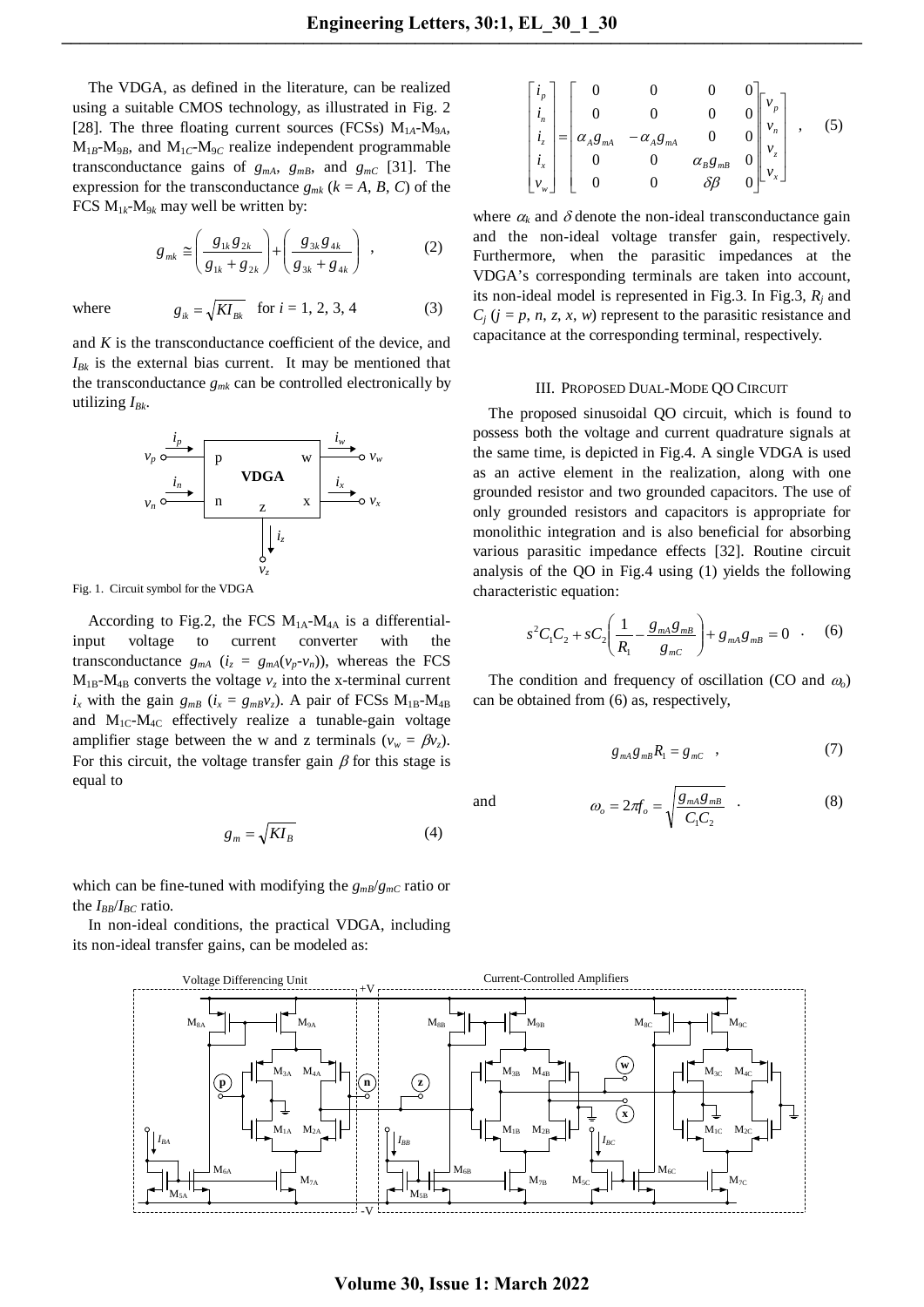and

Fig. 2. CMOS realization of the VDGA



Fig. 3. Practical model of the VDGA device involving parasitic elements



Fig. 4. Proposed dual-mode QO circuit

The formulas above show that CO may be regulated without influencing  $\omega_0$  by adjusting the regulating  $g_{mC}$ .  $(I_{BC})$ . The  $\omega$ <sub>o</sub>, on the other hand, may be altered by varying  $g_{mA}$  and/or  $g_{mB}$ , and therefore by bias currents  $I_{BA}$  and/or *IBB*.

Also from Fig.4, the two explicit quadrature output voltages  $v_{o1}$  and  $v_{o2}$  are exhibited to form the following relationship:

$$
v_{o1} = \left(\frac{j\omega C_2}{g_{mB}}\right) v_{o2} \quad . \tag{9}
$$

The two quadrature current outputs marked *io*1 and *io*<sup>2</sup> are related by the following equation:

$$
i_{o1} = \left(\frac{j\omega C_1}{g_{mB}}\right)i_{o2} \quad . \tag{10}
$$

It is evident from (9) and (10) that the two outputs will be 90° out of phase, proving the circuit is quadrature property. As a result, the proposed circuit is versatile since it has both voltage and current quadrature outputs to provide dual-mode operation.

## IV. NON-IDEAL GAIN EFFECTS AND SENSITIVITY CALCULATIONS

Taking into consideration the VDGA non-idealities indicated in (5), the characteristic parameters CO and  $\omega$ <sub>o</sub> are modified as follows:

$$
\delta \alpha_A g_{mA} g_{mB} R_1 = g_{mC} \quad , \tag{11}
$$

$$
\omega_o = \sqrt{\frac{\alpha_A \alpha_B g_{mA} g_{mB}}{C_1 C_2}} \quad . \tag{12}
$$

It is apparent that the VDGA's non-ideal transfer gains directly influence the values of CO and <sup>ω</sup>*o*. To adjust for variances in the CO and  $\omega$ -values, simply tune over the CO and  $\omega_0$  through the transconductances  $g_{mc}$ , and  $g_{ma}$ and/or  $g_{mB}$ , respectively.

According to (12), the relative sensitivity investigation of <sup>ω</sup>*<sup>o</sup>* in relation to different circuit components reveals that

$$
S_{\alpha_{A}}^{\omega_{o}} = S_{\alpha_{B}}^{\omega_{o}} = S_{g_{mA}}^{\omega_{o}} = S_{g_{mB}}^{\omega_{o}} = \frac{1}{2} , \qquad (13)
$$

$$
S_{C_1}^{\omega_o} = S_{C_2}^{\omega_o} = -\frac{1}{2} \quad . \tag{14}
$$

Evidently from (13) and (14), all the  $\omega$ -sensitivity coefficients have a magnitude of 0.5. As a result, the proposed QO circuit in Fig.4 has a low sensitivity performance.

### V. EFFECTS OF VDGA PARASITICS

Following Fig.3, Fig.5 depicts the practical small-signal behavior of the proposed QO circuit in Fig.4, incorporating VDGA parasitic impedances. Thus, taking these parasitics into effect the non-ideal parameters CO and <sup>ω</sup>*<sup>o</sup>* are modified as follows:

$$
g_{mA}g_{mB} = g_{mC} \left[ \frac{1}{(R_1 // R_z)} + \frac{(C_1 // C_z)}{(R_n // R_x)(C_2 // C_n // C_x)} \right],
$$
\n(15)

and  $\omega_o = \sqrt{\left(\frac{g_{mA}g_{mB}}{C_1C_2}\right)}\left[1-\frac{1}{g_{mC}(R_n//R_x)}\right]$ J  $\left( \right)$  $\overline{\phantom{a}}$  $=\sqrt{\left(\frac{S_{mA}S_{mB}}{C_1C_2}\right)}\left[1-\frac{1}{g_{mC}(R_n//R_x)}\right]$  $\mathcal{L}_1 \cup \mathcal{L}_2$   $\mathcal{L}_2$   $\mathcal{S}_{mC} \cup \mathcal{N}_n$   $\cup \mathcal{N}_x$  $P_o = \sqrt{\frac{S_{mA}S_{mB}}{C_1C_2}} \sqrt{1 - \frac{1}{g_{mC}(R_n)/R}}$  $\omega = \left| \frac{g_{mA}g_{mB}}{1 - \frac{1}{\sqrt{1 - \frac{1}{\sqrt{1 - \frac{1}{\sqrt{1 - \frac{1}{\sqrt{1 - \frac{1}{\sqrt{1 - \frac{1}{\sqrt{1 - \frac{1}{\sqrt{1 - \frac{1}{\sqrt{1 - \frac{1}{\sqrt{1 - \frac{1}{\sqrt{1 - \frac{1}{\sqrt{1 - \frac{1}{\sqrt{1 - \frac{1}{\sqrt{1 - \frac{1}{\sqrt{1 - \frac{1}{\sqrt{1 - \frac{1}{\sqrt{1 - \frac{1}{\sqrt{1 - \frac{1}{\sqrt{1 - \frac{1}{\sqrt{1 - \frac{1}{\sqrt{$ 

Considering  $(R_1 \ll R_z)$ ,  $(C_1 \gg C_z)$  and  $(C_2 \gg C_n$ ,  $C_x)$ , then (15) and (16) can be estimated as, respectively,

$$
g_{\scriptscriptstyle mA}g_{\scriptscriptstyle mB} = g_{\scriptscriptstyle mC} \left[ \frac{1}{R_1} + \frac{C_1}{R_2'C_2} \right] \quad , \tag{17}
$$

and  $\omega_o = \sqrt{\left(\frac{g_{mA}g_{mB}}{C_1C_2}\right)}\left[1-\frac{1}{g_{mC}R_2'}\right]$  $\left|1-\frac{1}{g_{\rm mc}R_2'}\right|$ )  $\backslash$  $\overline{\phantom{a}}$  $\overline{\phantom{0}}$  $=\int$  $1\epsilon_2$   $\epsilon_1$   $\delta_m c \cdot \epsilon_2$  $\left( \frac{R_{mA}g_{mB}}{C_1C_2} \right) 1 - \frac{1}{g_{mC}R}$  $g_{mA}g$  $\omega_o = \sqrt{\frac{8 \text{ mA} \delta \text{ m}}{C_1 C_2}} \left[1 - \frac{1}{g_{mC}}\right]$  $(18)$ 

where  $R_{2}^{'} = (R_{n} / R_{x})$ . According to (17), the parasitic impedances have a detrimental effect on the CO for identical values of capacitances  $C_1$  and  $C_2$  and for  $R_1 \ll R_n$  $//R<sub>x</sub>$ . Equation(18) demonstrates that the parasitic resistances  $R_n$  and  $R_x$  cause the  $\omega_0$  to diverge from its ideal value. For example, if  $g_{mA} = g_{mB} = g_{mC} = 380 \mu A/V$ ,  $C_1 =$  $C_2 = 10$  pF,  $R_n = 500$  kΩ, and  $R_x = 265$  kΩ, the  $\omega_0$ -value percentage variation is 0.76%.

and

## **Volume 30, Issue 1: March 2022**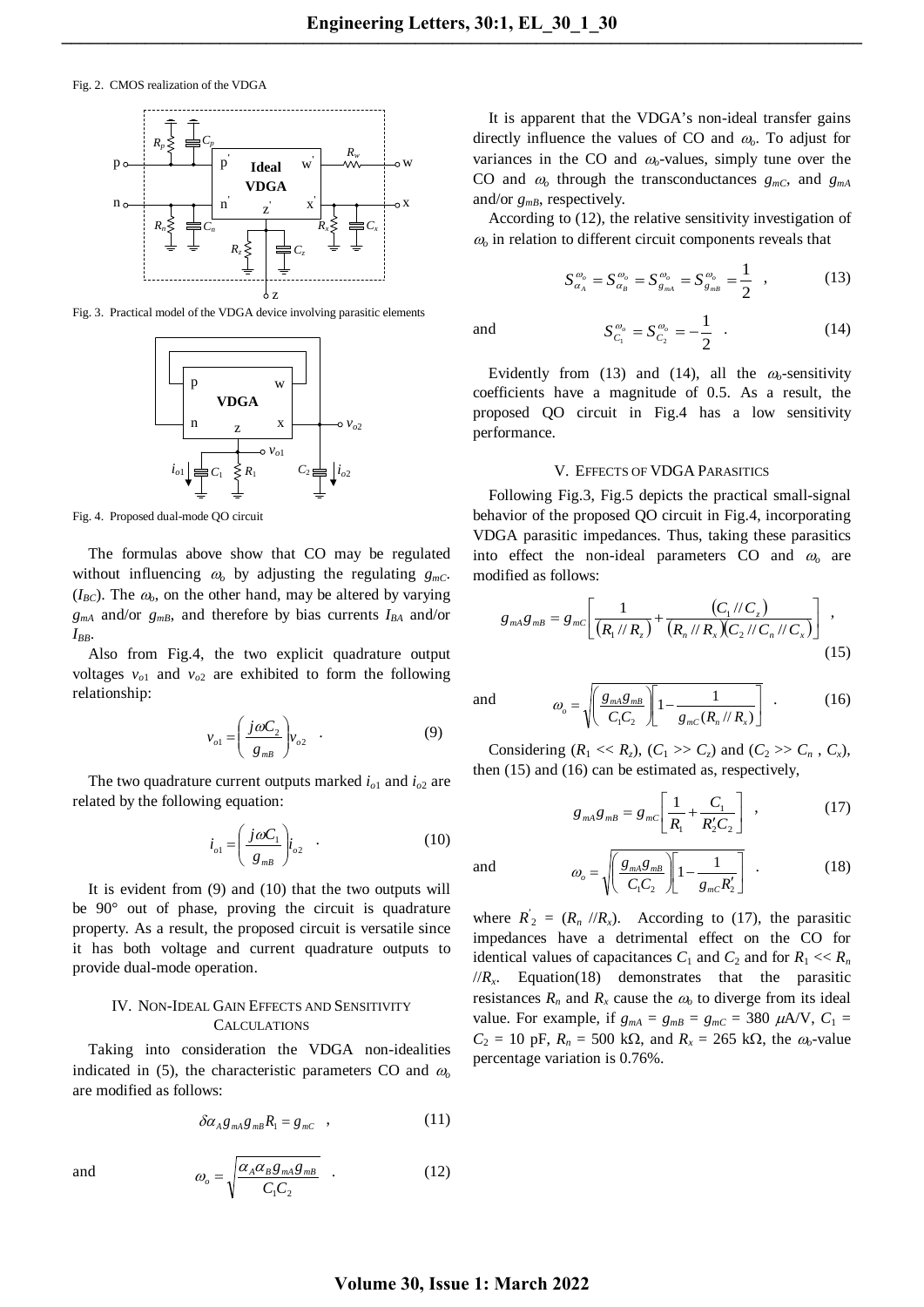

Fig. 5. Practical model of the proposed QO.

### VI. SIMULATION RESULTS AND PERFORMANCE DISCUSSIONS

The PSPICE simulator has been used to investigate the behavior of the proposed dual-mode QO in Fig. 4. The CMOS implementation of the VDGA of Fig.2 was performed in simulations employing 0.35-mm TSMC CMOS process parameters and 1.5V supply voltages. Table I provides the geometrical transistor sizes.

TABLE I GEOMETRICAL TRANSISTOR SIZES OF CMOS VDGA IN FIG.2.

| <b>Transistors</b> | $W/L$ ( $\mu$ m/ $\mu$ m) |
|--------------------|---------------------------|
| $M_{1k} - M_{2k}$  | 22/0.25                   |
| $M_{3k} - M_{4k}$  | 24/0.25                   |
| $M_{5k}$           | 5/0.25                    |
| $M_{6k} - M_{7k}$  | 4.5/0.25                  |
| $M_{8k} - M_{8k}$  | 5.8/0.25                  |

The VDGA-based dual-mode QO circuit in Fig.4 was designed for  $f<sub>o</sub> \approx 6.08$  MHz. The computed component values for  $C = C_1 = C_2 = 10$  pF were derived from (7) and(8) as follows:  $g_m = g_{mk} \approx 382 \mu A/V$  (for  $I_B = I_{Bk} = 40$  $\mu$ A) and  $R_1 = 2.6$  kΩ. Figs. 6 and 7 show the simulated transient responses for the quadrature voltage outputs  $(v<sub>o1</sub>)$ and  $v_{o2}$ ) and current outputs ( $i_{o1}$  and  $i_{o2}$ ). In both cases, the corresponding  $f<sub>o</sub>$  was measured to be around 6 MHz, with a percentage error of 1.32%.

Furthermore, as seen in Figs. 6 and 7, the quadrature oscillation outputs deviate in phase by 89° for voltage-mode operation and 86° for current-mode operation. It is also discovered that for the specified component values, the overall power consumption of the circuit is roughly 1.36 mW.





Fig. 6. Simulated time-domain responses for  $v_{01}$  and  $v_{02}$  of the proposed voltage-mode QO in Fig.4. (a) Transient waveforms (b) Steady-state waveforms



Fig. 7. Simulated time-domain responses for  $i_{01}$  and  $i_{02}$  of the proposed voltage-mode QO in Fig.4. (a) Transient waveforms (b) Steady-state waveforms

The Lissajous figures of the two output voltages and currents are shown in Fig. 8 to find out the correlation between the quadrature outputs. The simulated frequency spectrums at  $f<sub>o</sub>$  for both output waveforms are also shown in Fig. 9. The total harmonic distortion (THD) values at the voltage and current output waveforms are almost 3.25% and 3.36%, respectively.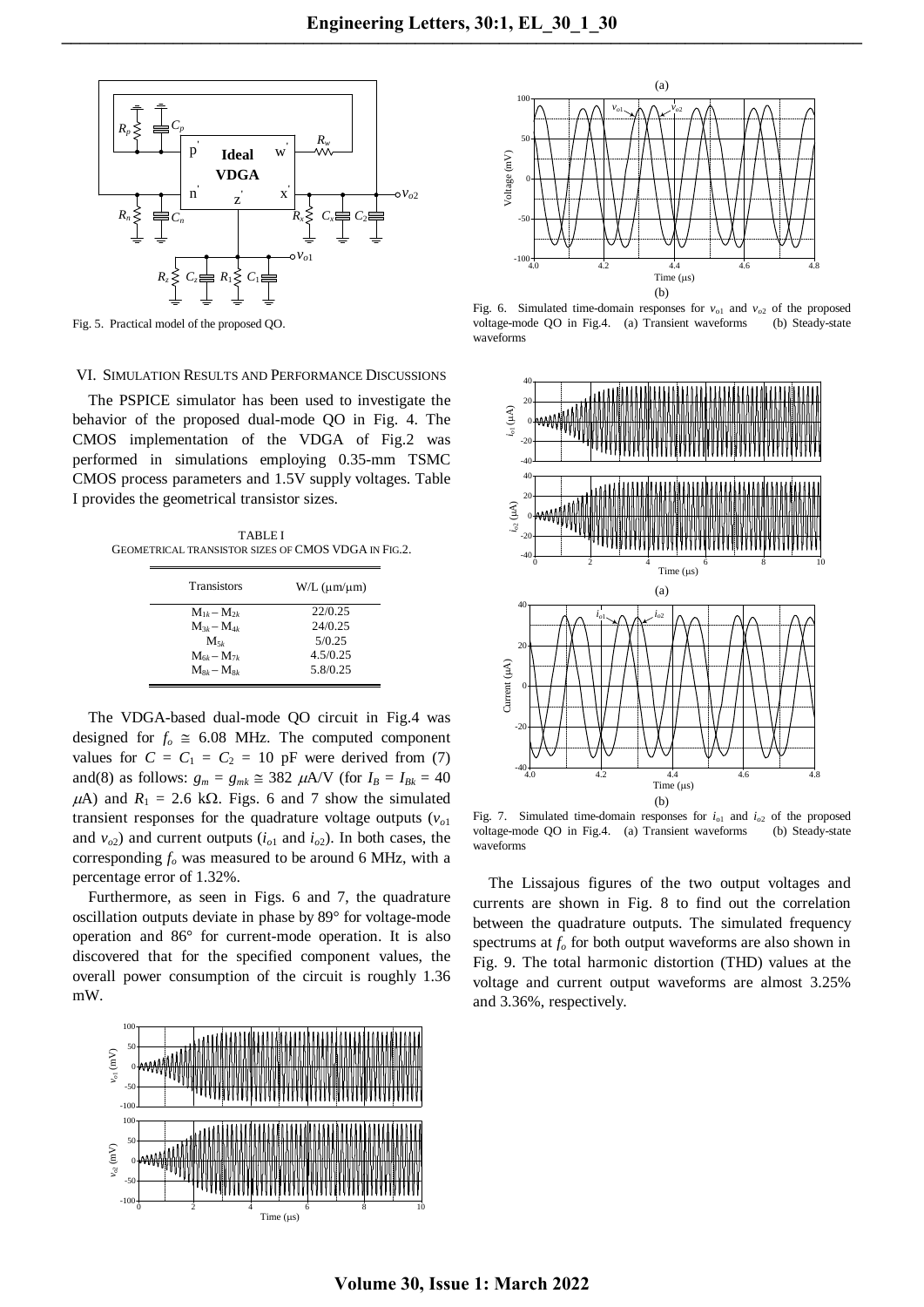

Fig. 8. Lissajous figures at  $f_0$  showing quadrature property. (a) for  $v_{o1}$  and  $v_{o2}$  (b) for  $i_{o1}$  and  $i_{o2}$ .



Fig. 9. Frequency spectrums at  $f_o$ <br>(a) for  $v_{o1}$  and  $v_{o2}$  (b) for  $i_{o1}$  and  $i_{o2}$ 

The electronic adjustability of the oscillation frequency  $f_0$ by tuning  $g_m$  is shown in Fig. 10 for  $C=10$  pF, 0.1 nF, and 1 nF. In the high bias current value range, a discrepancy between the simulated and calculated values is observed. This little discrepancy can be mitigated by fine-tuning the value of  $I_B$ .



Fig. 10. Variation of  $f_0$  with  $g_m$ (a) for  $C = 10 \text{ pF}$  (b) for  $C = 0.1 \text{ nF}$  (c) for  $C = 1 \text{ nF}$ 

## VIII. CONCLUSIONS

The dual-mode sinusoidal QO with a single VDGA and all three grounded passive components is detailed in this paper. Without modifying the circuit architecture, the oscillator circuit may produce both quadrature voltage and quadrature current outputs at the same time. All of the passive components used in this implementation are grounded. By adjusting the bias currents of the VDGAs, the condition and frequency of oscillation may be adjusted orthogonally and electronically. PSPICE simulation findings corroborate the theoretical expectations.

#### **REFERENCES**

- [1] A. U. Keskin and D. Biolek, "Current-mode quadrature oscillator using current differencing transconductance amplifiers (CDTA)", *IEE Proc.- Circuits Devices Syst.*, vol.153, no.3, pp.214-218, June 2006.
- [2] W. Jaikla, M. Siripruchyanun, J. Bajer and D. Biolek, "A simple current-mode quadrature oscillator using single CDTA", *Radioengineering*, vol. 17, no. 4, pp. 33-40, Dec. 2008.
- [3] A. Lahiri, "New current-mode quadrature oscillator using CDTA", *IEICE Electron. Express*, vol.3, no.3, pp.135-140, 2009.
- [4] W. Tangsrirat and W. Tanjaroen, "Current-mode sinusoidal quadrature oscillator with independent control of oscillation frequency and condition using CDTAs", *Indian J. Pure & Appl. Phys*., vol.48, no.5, pp.363-366, May 2010.
- [5] S. Maheshwari and B. Chaturvedi, "High output impedance CMQOs using DVCCs and grounded components", *Int. J. Circ. Theor. Appl.*, vol.39, no.4, pp.427-435, 2011.
- [6] J. Jin and C. Wang, "Single CDTA-based current-mode quadrature oscillator", *Int. J. Electron. Commun. (AEU)*, vol.66, no.11, pp.933- 936, Nov. 2012.